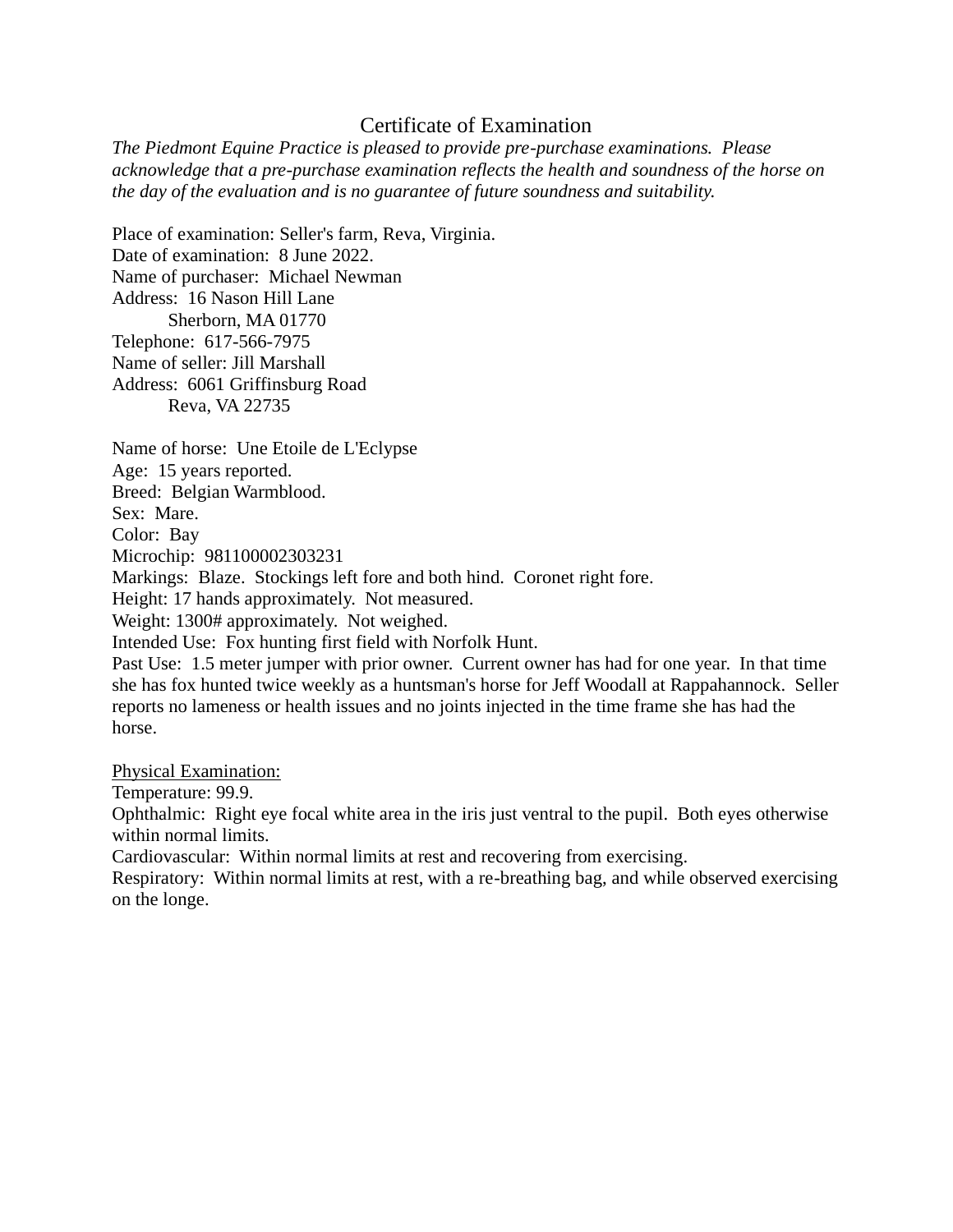Digestive: Teeth have enamel points—needs floating. Otherwise within normal limits and consistent with the stated age. Possible scar around the umbilicus, suggesting umbilical hernia repair as a weanling.

Dermatologic: Within normal limits.

Nervous system: Within normal limits.

Reproductive: Normal externally. Not examined internally.

Musculo-skeletal Examination:

Left forelimb: Mild effusion in the fetlock joint.

Right forelimb: Mild effusion in the fetlock joint.

Left hind limb: Moderate effusion in the digital tendon sheath. Positive Churchill test (an indicator of hock pain).

Right hind limb: Moderate effusion in the digital tendon sheath. Small chronic wound plantar metatarsus (back of the cannon bone area) with associated fibrosis, resulting in a mildly enlarged tendon area. No pain on palpation of this area.

Body: Within normal limits. Good range of motion in the neck, back, and lumbo-sacral joint. Hoof tester examination: Reactive at the toe in both forelimbs. No other abnormal responses. Shoeing: Rim shoes all around. No clips. Horse was shod yesterday.

## Moving Examination:

Observed on an uneven grass surface. Sound in hand on a straight line. Mild (grade 1 on a 1 to 5 scale) right fore lameness circling to the right.

Flexion Tests:

Left forelimb: Negative lower limb and upper limb flexion tests.

Right forelimb: Mild positive lower limb, negative upper limb flexion tests.

Left hind limb: Negative lower limb, upper limb, and cross flexion tests.

Right hind limb: Negative lower limb, mild positive upper limb and cross flexion tests.

Radiographic Examination:

Front feet: Multiple synovial invaginations in the left fore distal navicular border. Otherwise within normal limits. Small bone spurs in both front pastern joints.

Front fetlocks: Within normal limits.

Hind fetlocks: Within normal limits.

Hocks: Slight arthritic change in the tarso-metatarsal joint of both hocks.

Stifles: Slight arthritic change in both stifles.

Endoscopy: Not requested by purchaser.

Laboratory Tests:

Drug screen: Blood drawn and will be held for 30 days. CBC: No significant abnormalities. Chemistry: No significant abnormalities. Coggins: pending.